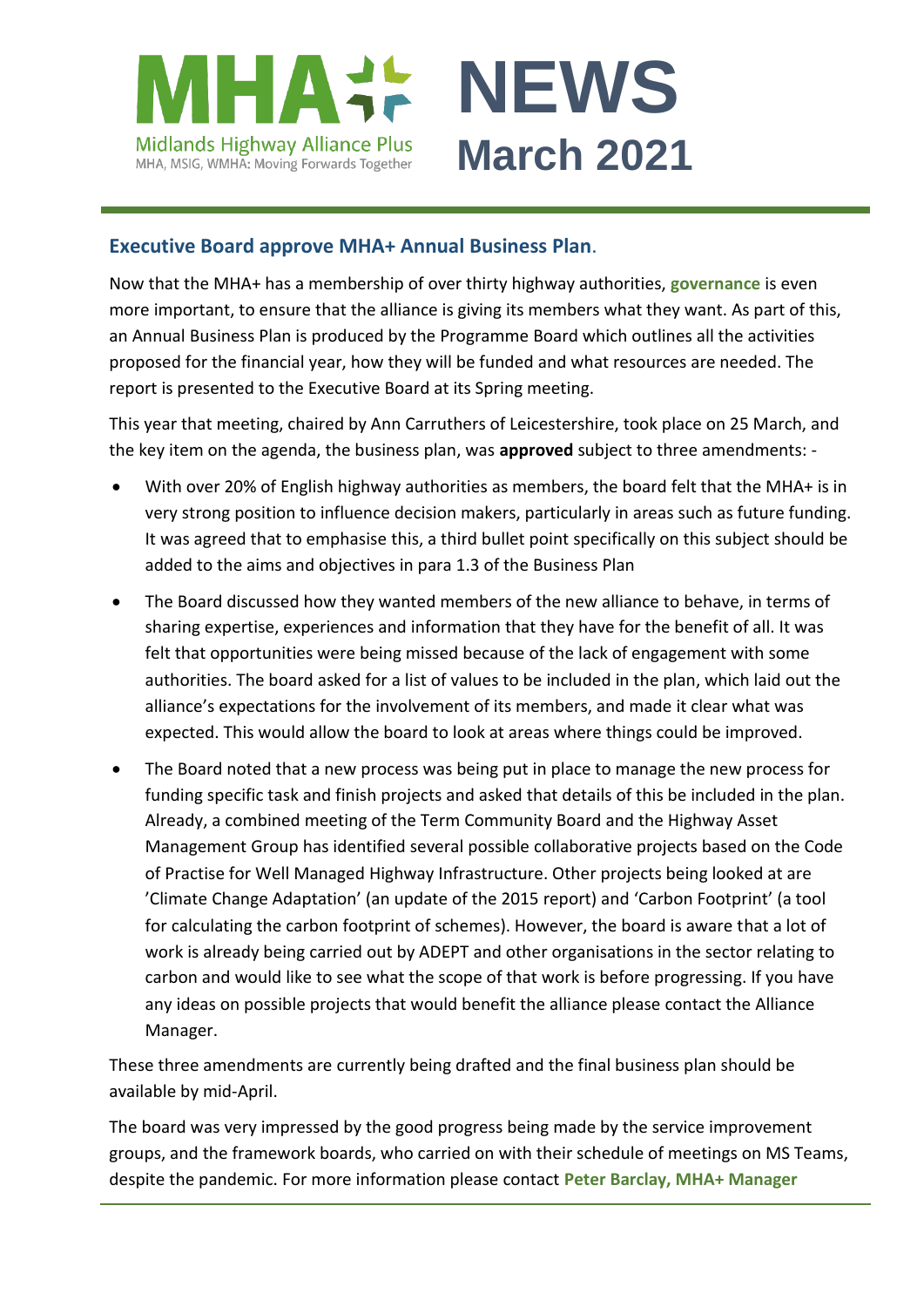#### **MHA+ website now live**

We have now completed the transfer of the contents of old MHA website to the new MHA+ site **[www.mhaplus.org.uk](http://www.mhaplus.org.uk/)**. Your existing links will be redirected to the new site so please update your records ahead of the switch-off of the old site.



# **MHA+ (formerly MSIG) Task Groups update**

Our task groups are open to all MHA Plus authority employees, including those who are employed via a long-term maintenance contract for a member authority. A full programme of dates for task group meetings is available on the **[MHA Calendar](https://www.mhaplus.org.uk/calendar/)** further information on each task group is available on the **[MSIG website](https://msig.econtrack.com/Content.aspx?1802)**.

Please contact **[alice.russell@derbyshire.gov.uk](mailto:alice.russell@derbyshire.gov.uk)** if you would like to access the MSIG website, use the online discussion boards or join any of the task groups.

### **Skills Community**

**Register your interest** - members are asked to confirm their interest in the following learning event to ensure we have enough notional participants:

NEC 4: Project Manager Accreditation to equip delegates with the skills necessary to be able to fulfil the role of a Project Manager using the NEC 4 Engineering and Construction Contract.

Successful completion of this programme will enable a delegate to describe themselves as an accredited NEC4 Project Manager with specific reference to the ECC. The delegate will be able to demonstrate the key processes crucial to the NEC 4 and how to apply them to an ECC Project.

There will be reference to common NEC processes and application, but this training programme is specifically intended to be used on projects.

**[Supplier learning content](https://www.mhaplus.org.uk/work-streams/skills-academy/learning-and-development/mha-supplier-learning-content/) -** our framework suppliers offer a broad range of learning content that may be useful to building your knowledge base.

The specialist bitesize webinars provided by Aecom (which can be found half way down the page) have been popular (with over 150 views since May 2020). They are available via YouTube - just click on the subject area.

**Make the most of the Learning Management System (LMS)** - members can access a range of learning, training and development opportunities via the **[LMS](https://mhaskills.virtual-college.co.uk/)**. Information on all MHA Plus events is available on the **[MHA calendar](https://www.mhaplus.org.uk/calendar/)**.

**Information Sharing Platform (ISP)** - the ISP hosts a range of helpful resources, shared reference documents, confidential documents and notes of meetings. There is also the option to post, comment on and download resources. Access to content is based on your personal profile - for more information on how to become an ISP user and access to the ISP visit our **[website](https://www.mhaplus.org.uk/member/)**.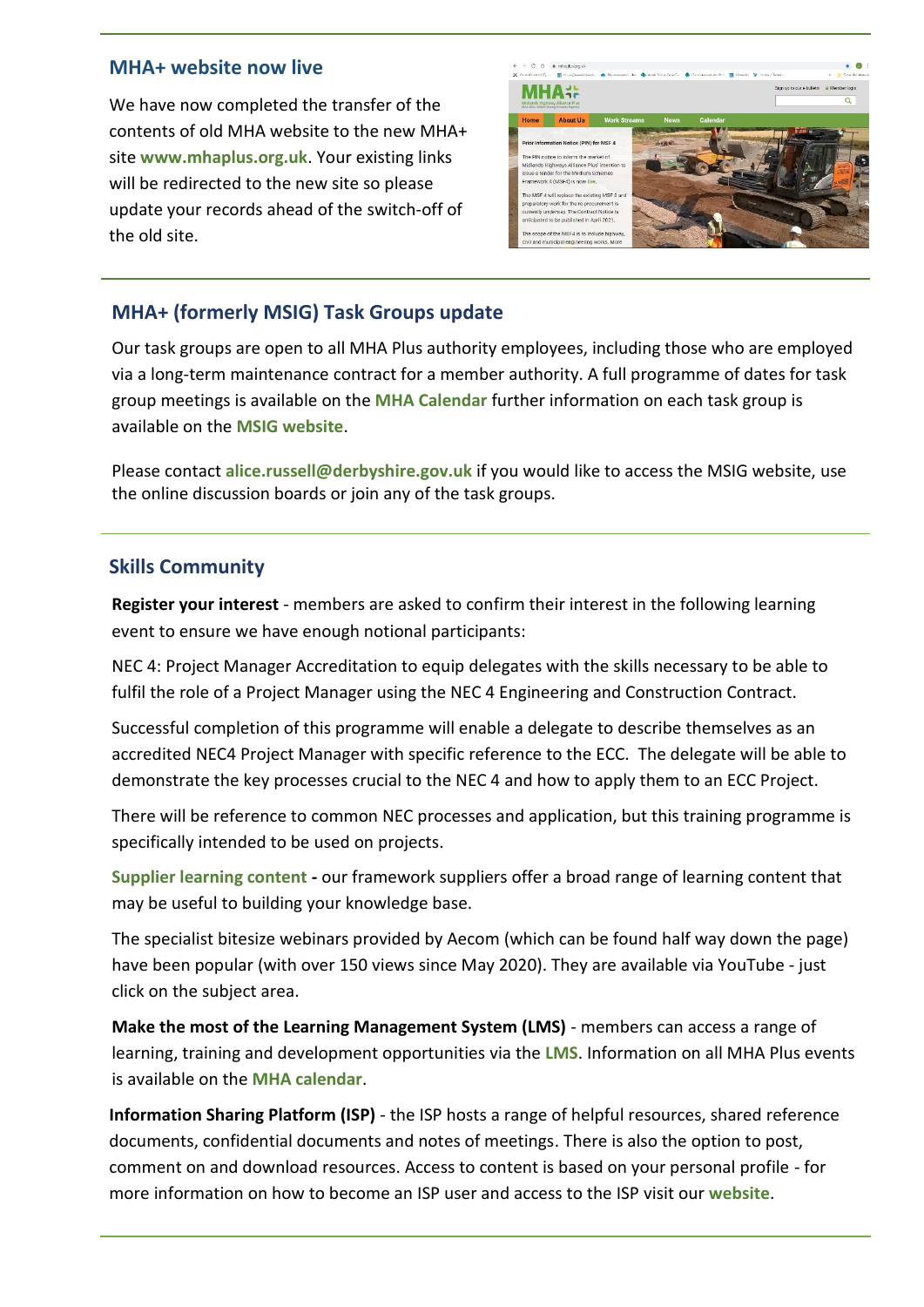## **Horizon scanning and industry updates**

A summary of recently published reports, guidance, research and engagement opportunities which may be of interest to alliance members are outlined below:

Local councils across Britain are being urged to take advantage of a new **[BIM Early Steps Roadmap](https://indd.adobe.com/view/7030aa3d-1382-4fc6-af46-f310d7a59cf8)** developed by the Construction Innovation Hub which will make the switch towards a data-led approach to the management of buildings and estates easier than ever.

**[Net Zero Transport](https://www.rtpi.org.uk/netzerotransport)**: the role of spatial planning and place-based solutions, this RTPI research was carried out by LDA Design, with City Science and Vectos. It explores how different places can achieve an 80% reduction in surface transport emissions by 2030, as part of a pathway to net zero by 2050.

There has been an **[increase in the number of substandard road bridges](https://www.racfoundation.org/media-centre/number-of-substandard-road-bridges-on-the-rise-again)** managed by councils across Great Britain. Local authorities in England, Scotland and Wales have identified 3,105 bridges – defined as structures over 1.5m in span – as being substandard.

CIHT offers an overview of the **[MHCLG National Planning Policy Framework and National Model](https://www.ciht.org.uk/news/mhclg-launch-national-planning-policy-framework-and-national-model-design-code-consultation/)  [Design Code consultation](https://www.ciht.org.uk/news/mhclg-launch-national-planning-policy-framework-and-national-model-design-code-consultation/)**

The Government has confirmed that the **[on-street residential grant scheme \(ORCS\)](https://www.smarttransport.org.uk/news/latest-news/government-commits-20m-to-increase-on-street-chargers)** will continue in 2021-22

**[The Engineering Council's revised Guidance on Sustainability](https://www.ciht.org.uk/news/the-engineering-council-has-updated-its-guidance-on-sustainability/)** emphasises the interconnectedness of environmental challenges and solutions, the role of regeneration and restoration, and consideration of the whole life cycle – including safe disposal.

The DfT's **[local highways maintenance incentive fund page](https://www.gov.uk/government/publications/highways-maintenance-funding-incentive-element#history)** has been updated with scores for 2020-21 and guidance for 2021-22 is expected imminently.

**[Road related data and how to use it](https://www.piarc.org/en/order-library/34599-en-Road%20Related%20Data%20and%20How%20to%20Use%20it)** – this research undertaken by Atkins under PIARC supervision provides a clear framework for road administrations to systematically compare their current practices and develop tailored action plans.

# **Collaborative approach proves to be award-winning**

Outstanding teamwork between Leicestershire County Council and Morgan Sindall Infrastructure was acknowledged at the **[Highways Awards 2020](https://www.highwaysmagazine.co.uk/Highways-Awards-Winners-revealed/8833)** which saw the collaborative relationship between the two organisations scoop Highly Commended.

Morgan Sindall Infrastructure is the sub regional contractor working with the county



council on an improvement scheme on the M1 J23 and the A512 at Loughborough, aimed not only at relieving current traffic congestion, but also ensuring that the road network is fit for the future.

To kick start their partnership journey, they set up working groups with representatives from each organisation, focusing on six key areas - health, safety and wellbeing; working with communities,